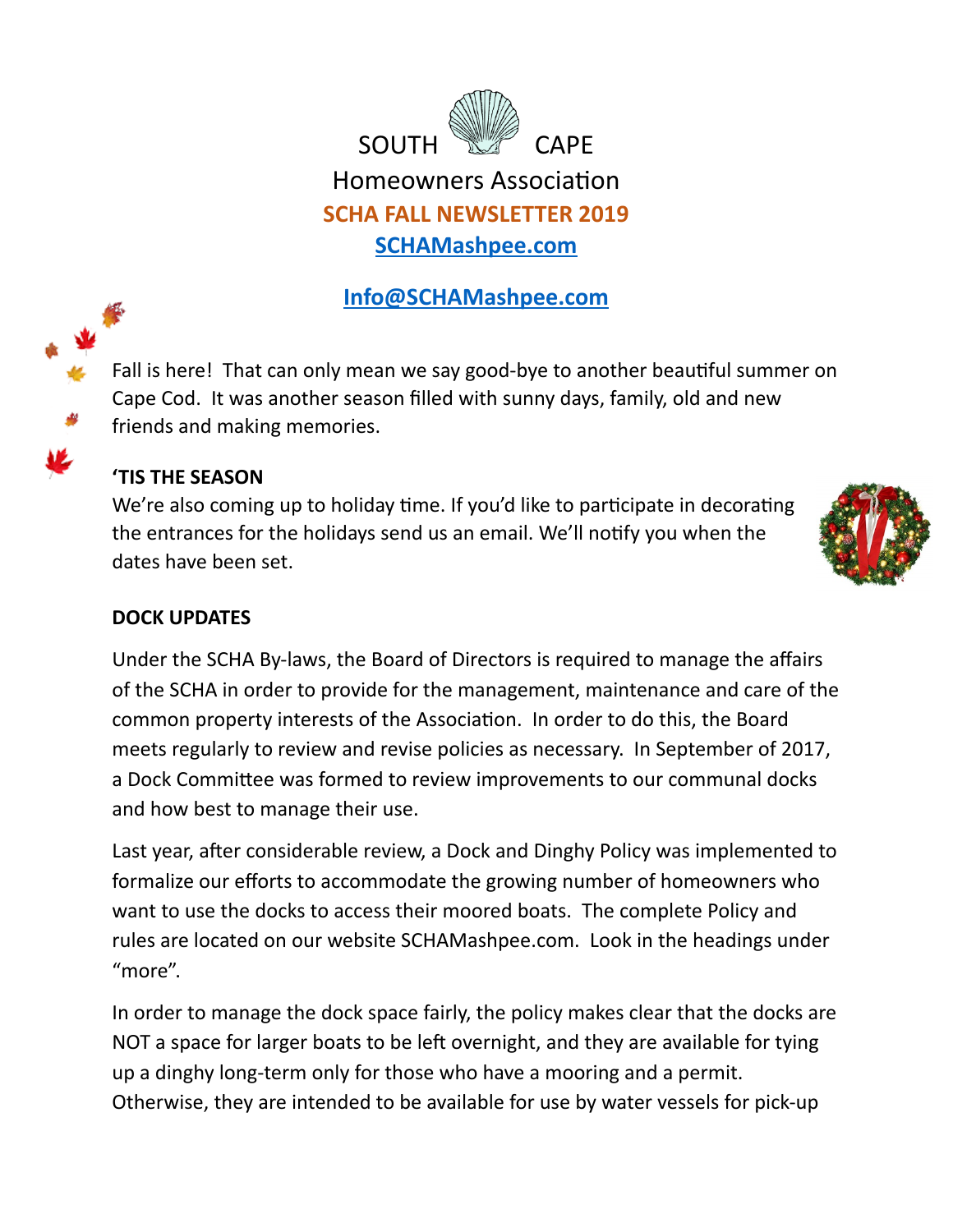and drop off on a touch-and-go basis. The policy and rules were established with the greatest good of the community in mind.

The policy and rules have been reviewed by legal counsel, who have confirmed the following: the duty of the Board is to manage the common areas, including the docks, for the benefit of the entire community, and in doing so the Board can take reasonable steps to manage these areas by restricting their use and access to them. To fulfill this responsibility, the Board has adopted a reasonable approach to control the process for maximizing the number of dinghies permitted to be kept long-term at the docks while maintaining safe conditions for broader use of the docks by the members of the Association. The current policy and rules reflect our best effort to achieve these goals in a manner that is consistent with the Association's common area deeds and the By-laws.

We want to thank all members of our community for your continuing cooperation with this policy.

#### **LANDSCAPING**

The SCHA has been presented with a unique opportunity. One of our local high schoolers is going to make the northern most island on Pontiac Road her beautification project for school. She will design and install the plantings with the SCHA Landscaping committee providing oversight. SCHA will also fund the purchase of the plants to be used. It's a win-win for us all.

Thanks to Peter Briggs of Briggs Landscaping for being a good neighbor. His help with cleaning up the Pontiac Road Island was invaluable.

Our annual "Clean-Up the Neighborhood" Day will be on Saturday, April 25, 2020. Details to follow when we get closer to the date.

The Association is sponsoring an "Adopt an Island" program. If you have an Island in your neighborhood that needs some loving care and would like to showcase your gardening skills, send us an email listing the Island you choose to redecorate. You supply the labor and the Association will supply the plants. A great family or neighborhood project.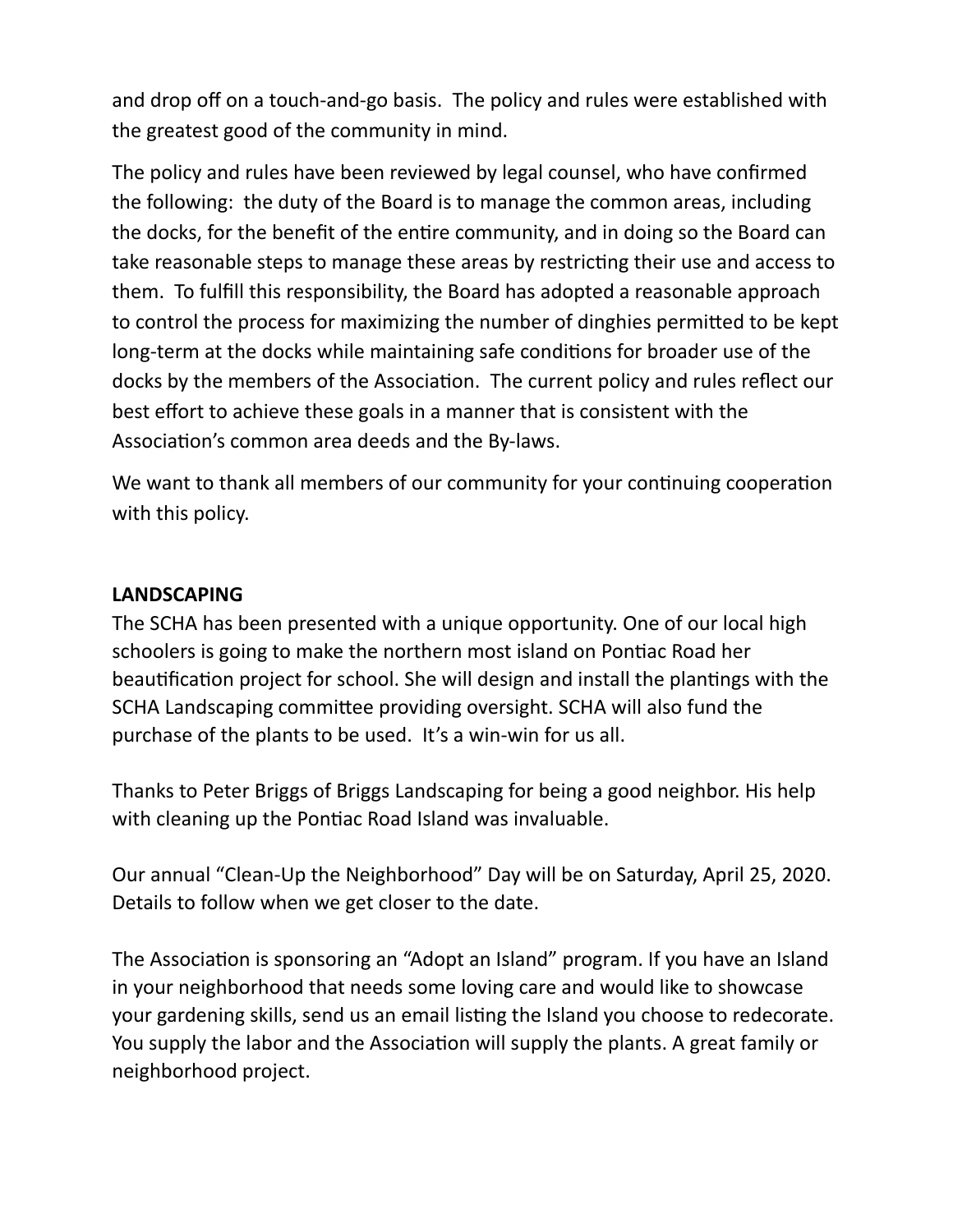## **ROAD COMMITTEE**

As anticipated and discussed at the Annual Meeting, our roads are over 50 years old and deteriorating rapidly. The town has identified 13 areas where potholes must be repaired prior to plowing the streets. They have also noted many more areas that are borderline. To see for yourself, take a ride after a rainstorm



and you can see many puddles left on the roadway. The potholes are in addition to the usual tree and brush trimming and do not include the sunken manhole that was repaired over the summer. Over the winter, the Board will decide if we should take the first step in turning the roads over to the town which will take a 50% favorable vote of the Association. We will also tally up the total cost of the road repairs and use the information to determine if a dues increase is warranted in 2020.

In order to become educated on the possible Mashpee road takeover, the Board is creating a sub-committee to create a feasibility study. It is imperative that all neighbors are well represented. In order to achieve this representation, we are looking for people to sit on the committee. You do not need to be physically present at these meetings, but you must be able to phone conference. All you need to do is call a number we provide you with on a certain date and time. Send us an email expressing your interest and we will contact you.

## **ANNUAL MEETING**

As is our custom, our annual meeting was held the morning on the day of our annual picnic. The meeting was well attended, and we held the final vote to accept the new by-laws. We want to thank all of you who participated in voting.

For additional information regarding the annual meeting, the agenda is located on our website.

#### **PICNIC**

What a great day we had for our annual picnic. We had over 100 members in attendance. Gerry Seymour out did himself with his fine cooking. Hamburgers, hot dogs, chicken, sausage and peppers and all the side dishes that make a picnic special were available all day long. And the weather

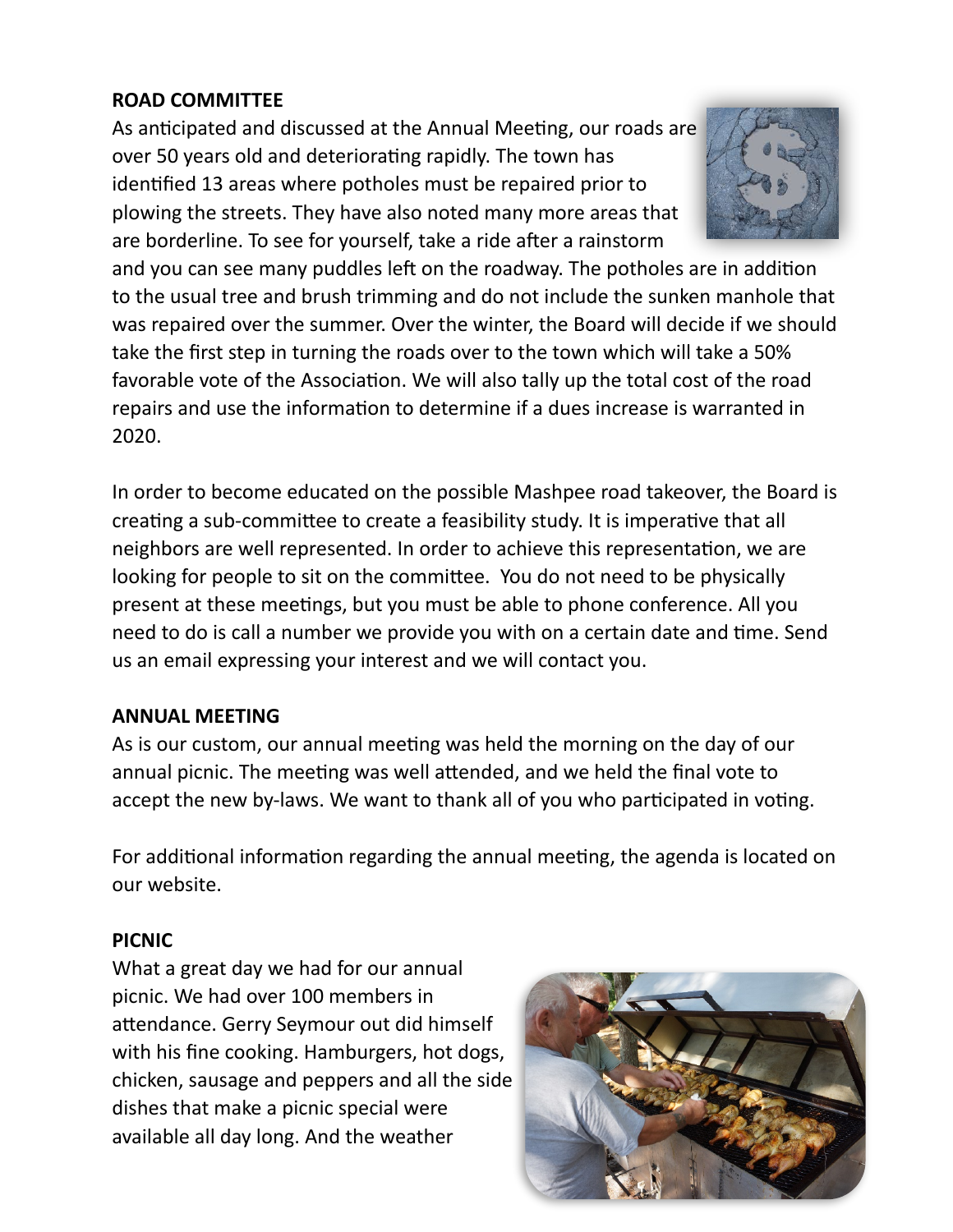couldn't have been better. If you see Gerry in the 'hood', please be sure to thank him. Check out more pics on our website. P.S. If you see any photos you like, let us know, we can send it to you.

## **KAYAK RACKS**

All kayaks must be removed from the racks no later than December 15th. The kayaks must be removed in order to prevent excess weight from snow and ice damaging the racks. Remember any damaged kayak rack repairs will incur expenses. If you are unable to remove your kayak, send us an email and we will enlist some neighbors to help you out.



#### **KAYAK PERMITS**

The SCHA currently has 80 kayak racks - 16 at Whippoorwill and 64 at Metacomet Beach areas. We currently have a waiting list for 17 additional racks - most of which are for the Whippoorwill Beach area. Unfortunately, we do not have space at the Whippoorwill Beach area to allow for more racks to be built. We are investigating several options for adding more racks at our Metacomet location.

## **PRELIMINARY KAYAK ALLOCATION**

The board is developing a policy for maintaining the kayak waiting list to make it fair and equitable for all. Going forward, there will be a 2-kayak limit per member. (The few who already have more than two racks will be grandfathered)

Priority list categories:

Category #1 - Members without a kayak rack

Category #2 - Members requesting a second rack

Category #3 - Members requesting more than 2 racks will only be available on a per year basis if all Category  $1 \& 2$  requests have been satisfied.

The highest priority member will be offered an available space no matter which location the rack space is located and will have two options

- Accept the rack space
- Opt to defer, but maintain your place on the waiting list.

We should also note that Kayak racks are not deeded to properties. If a member sells their property, the new owners do not inherit their rack space. They must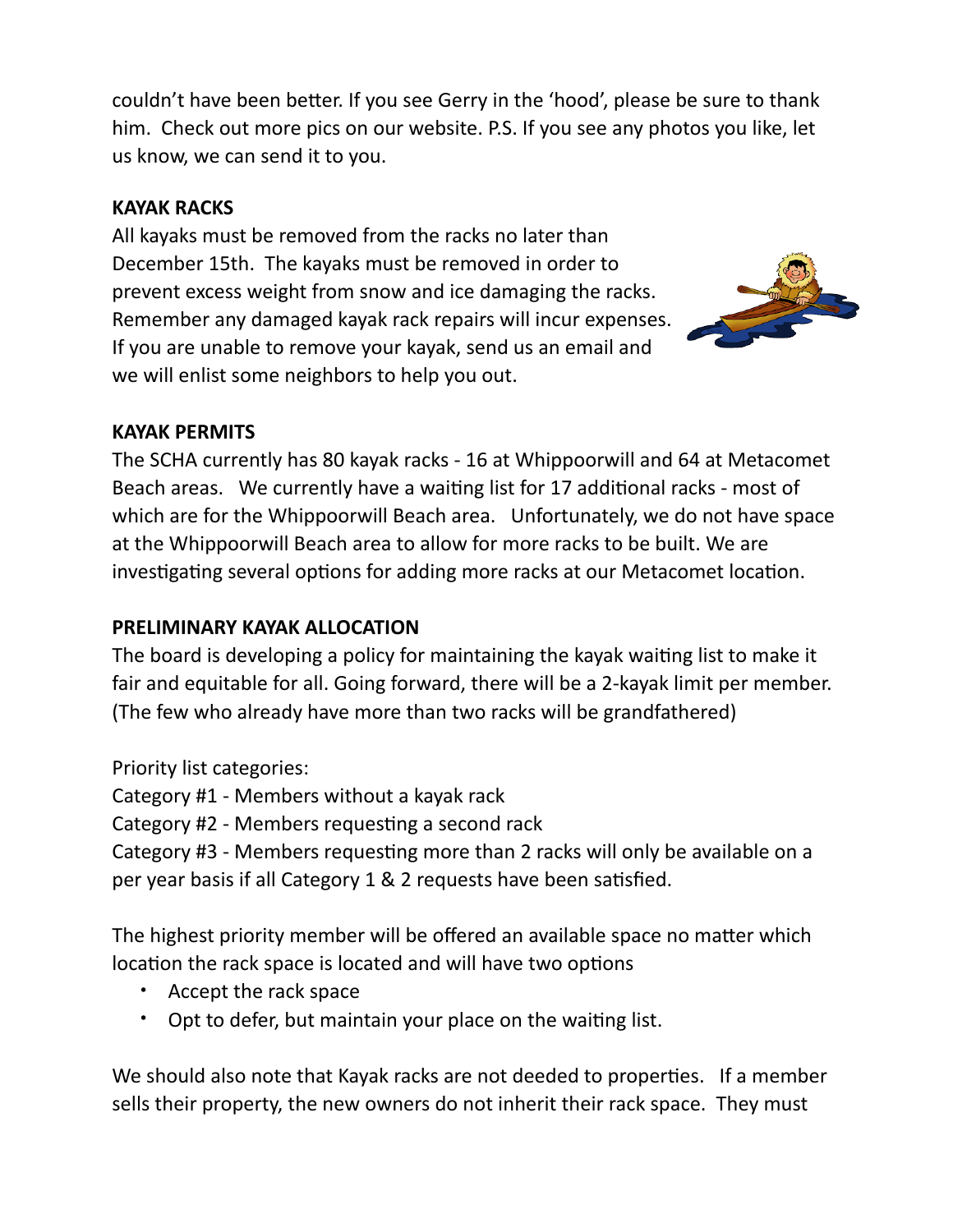submit their own kayak request application. We will publish the kayak waiting list and finalized kayak policies later this fall.

#### **MEMBER DIRECTORY**

If you would like to keep in touch with your neighbors all year round, add your information to the Member Directory. Just go to the link on our website and follow the instructions. The Member Directory is available for use only to the people listed in the directory. You must sign in and have a password to view the information in the directory.

## **WELCOME TO THE NEIGHBORHOOD!**

Mark and Stephanie O'Neil 17 Whippoorwill Circle Tim and Dina Rassias 105 Whippoorwill Circle Richard and Karen Touzos 172 Whippoorwill Circle Dennis Flaherty 92 Whippoorwill Circle



#### **IN MEMORIUM**

Our condolences to all those who have lost loved ones especially the George Malloy family at 110 Whippoorwill.

#### **ALWAYS GOOD TO KNOW:**

#### **SCHA Website: [SCHAMashpee.com](#page-0-0)**

You can preview the local weather, Great River tide schedules, SCHA history, current events, posted photos, recent newsletters, emergency contacts, and more on our website.

To communicate with members of the board of directors send an email to  $info@SCHAmashpee.com$  Suggestions, comments, photos, reviews, or other input are always welcome. If you have any ideas how the SCHA can be improved, please let us know.

Property owners must be considerate with pets, outdoor fires, noise, etc.

Mashpee Animal Control 508-539-1442 Mashpee Fire Dept 508-539-1454